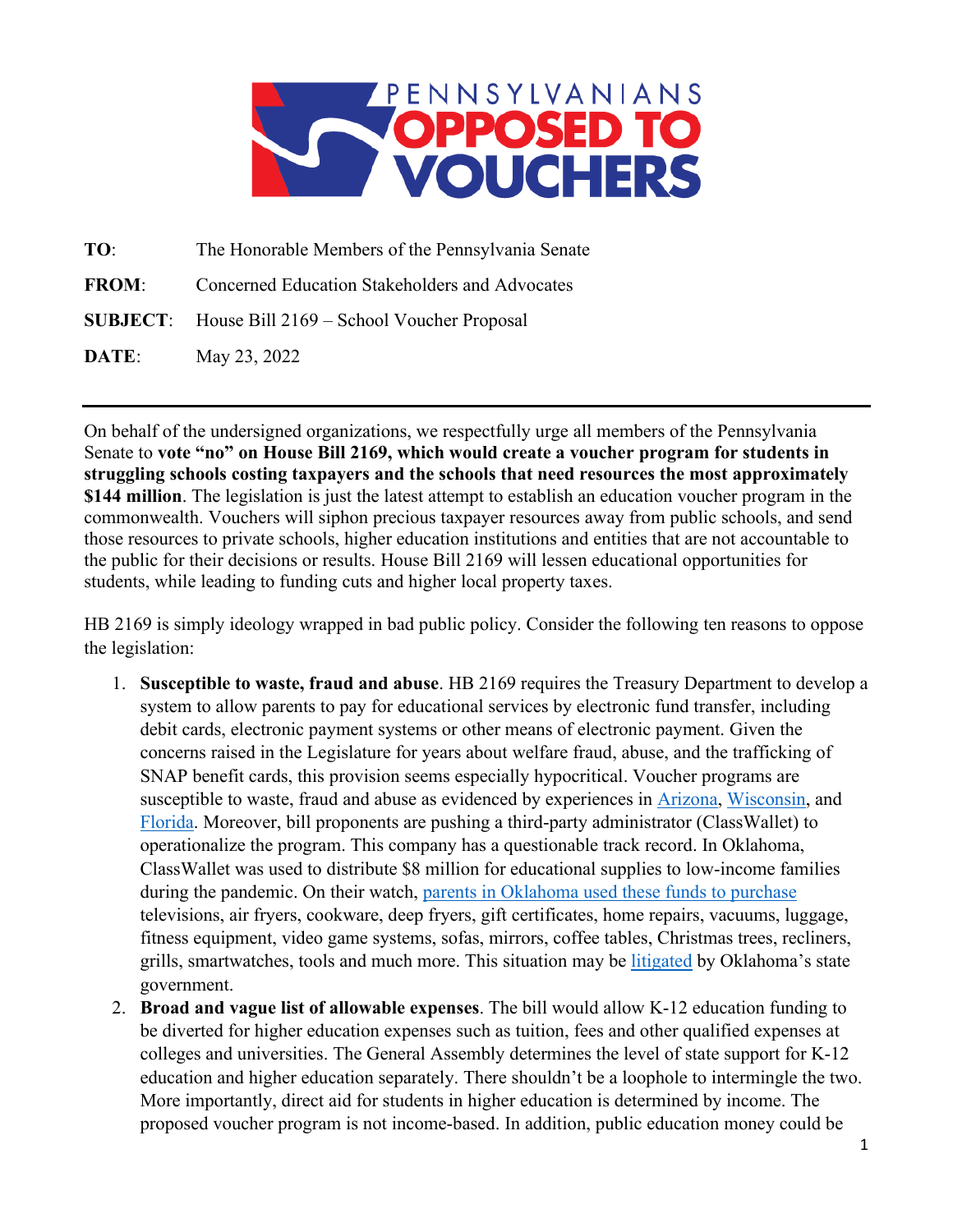used for nonpublic school tuition, private tutoring, uniforms, textbooks, curriculum, test fees, hardware and internet services, and other expenses approved by the Department of the Treasury.

- **3. No real academic accountability**. The only so-called "academic accountability" in the legislation is the requirement for participating entities that accept the voucher students to administer a parent satisfaction survey. HB 2169 does not require the use of state assessments, or even alternative assessments, and there is no requirement for any student performance data reporting to allow for an objective evaluation of the success of students in the program.
- **4. Students with special needs**. Students with disabilities attending a public school are entitled to numerous rights and protections under the Individuals with Disabilities in Education Act (IDEA). However, the IDEA does not apply to non-public schools and the bill expressly prohibits the commonwealth or its agencies from regulating participating entities – including a non-public school. This effectively means the state would be prohibited from requiring a nonpublic school enrolling voucher recipients to comply with IDEA or state regulations even though additional resources would be allocated under the proposed voucher program to provide educational services to students with disabilities based on the cost of currently complying with IDEA.
- **5. Financial incentive for identification**. Under the bill, students with "special needs" are entitled to additional resources intended to address those needs. The bill includes a list of criteria which allow a student to be considered special needs. Among those criteria is a reference to the definition of "handicapped person" under section 504 of the Rehabilitation Act. However, this definition is open-ended and does not require an entity bound by section 504 to conduct an evaluation or verify the student's identification as a student with special needs. This would allow any participating entity, and potentially even parents (through their family doctors), to have a child identified as a special needs student. Thus, providing a loophole with no accountability, which could be exploited to get higher voucher amounts.
- 6. **Timeline**. The bill proposes to have a voucher program up and running for the coming school year – 2022-2023. To our knowledge, budget considerations for the Department of the Treasury have not included the agency taking on the new responsibilities imposed upon it under the bill. Even if Treasury contracted with ClassWallet, the bill would result in the creation of a new administrative bureaucracy. The creation of a new entitlement program should not be rushed, nor should it rely on emergency procurement procedures.
- 7. **Expanded transportation requirement**. HB 2169 would require school districts to provide transportation for voucher students to and from participating entities under the same conditions provided to students attending a non-public school under Section 1361 of the Public School Code. Because the definition of "participating entity" in HB 2169 is broader than just non-public schools, the bill would add a completely new requirement for school districts to transport students to tutors, higher education institutions, etc., located within the district or within 10 miles of the district's boundaries – and a new mandated cost.
- 8. **Voucher calculation**. HB 2169 calculates the voucher by taking ALL state revenue (minus transportation subsidies) provided to all school districts and divides that amount by average daily membership of all school districts based on the most recent annual financial report published by the PDE. The current calculation would take the state funding that school districts receive for property tax reduction and for pension reimbursement and give that money to voucher students, leaving local taxpayers on the hook. It is truly stunning that after decades of debates on property taxes and pensions, a voucher proposal would seek to further erode local taxpayer relief and ultimately the state's pension reimbursement to districts by including those payments in the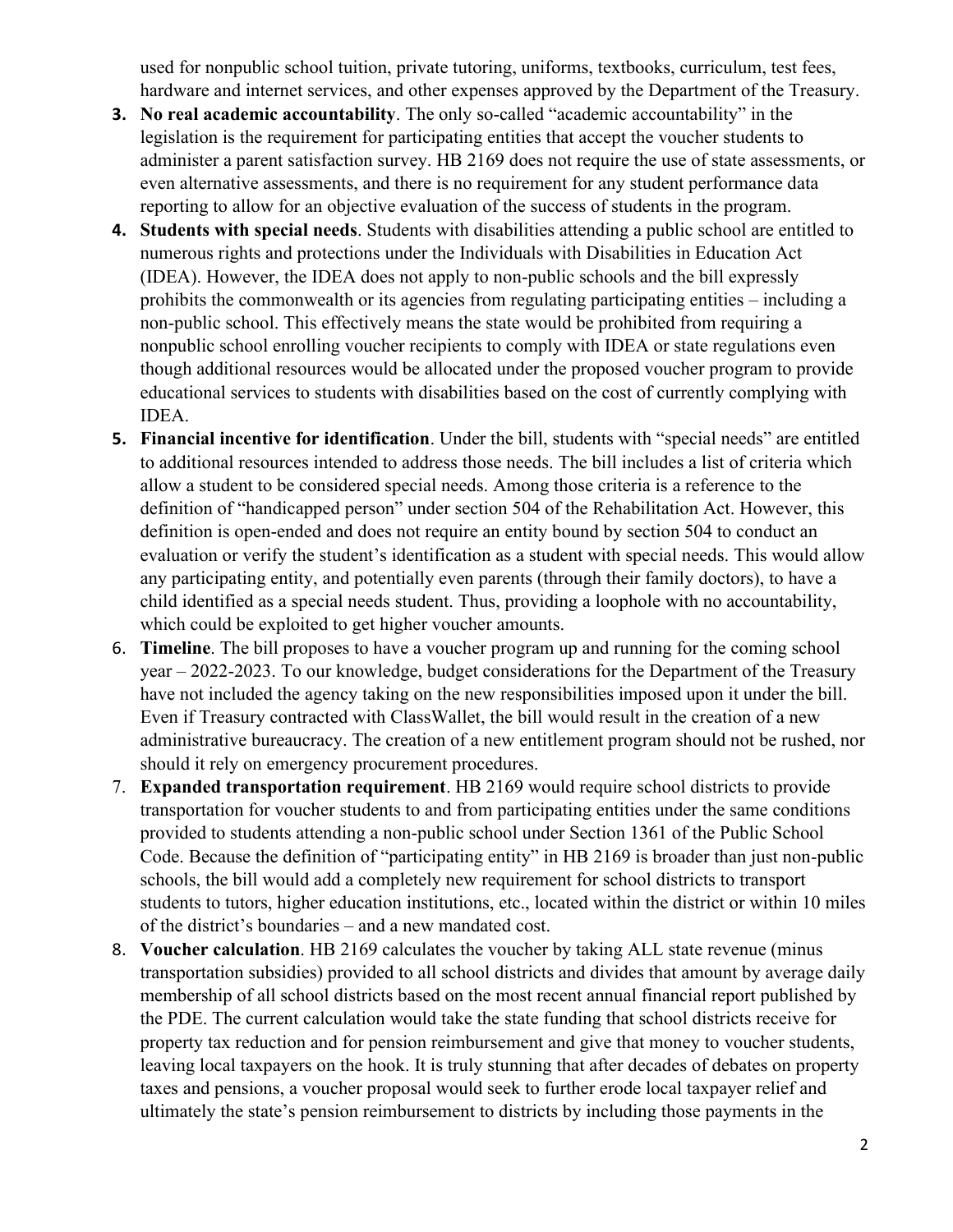voucher calculation. Equally important, the bill also demonstrates how proponents are eager to apply the special education funding formula weights to nonpublic schools but remain problematic for application to charter and cyber charter schools - yet another example of extreme hypocrisy.

- 9. **Student eligibility and residency**. To be eligible for a voucher, a student must reside within the attendance boundary of a low-achieving school. But there is no requirement in the bill for the Treasury Department or participating entities to verify a student's residency. As amended by the House Appropriations Committee, the bill (Section 2003-L(h)) also now stipulates that the voucher agreements can be renewed each school year for the "same" student. That amendment deleted the term "eligible" -- thus demonstrating the clear intention to only require families to demonstrate eligibility one time to be in the program. Students who no longer meet the eligibility criteria should not be allowed to continue to receive a publicly funded voucher.
- 10. **Impact on charter schools (or lack thereof)**. The bill is carefully crafted to limit its impact on charter and cyber charter schools that have been identified in the bottom 15 percent of public schools. A student attending a low-achieving charter or cyber charter school would NOT automatically be eligible to receive a voucher under the bill. That student would have to also live within the attendance boundary of low-achieving district-operated public school in order to be eligible for a voucher. Fifty percent of all charter schools in operation last year (89 of 177) are identified on the list of low-achieving schools and two-thirds of the LEAs on the list of lowachieving schools are charter or cyber charter schools. If bill proponents were truly serious about helping students attending low-achieving schools, charter and cyber charter students in the identified schools would be eligible.

There are far more pressing problems within public education that deserve the attention of policymakers. It is truly disappointing that this legislation, which so obviously seeks to respond to a singular viewpoint on the commonwealth's education system continues to be such a focal point this year. We urge you to focus your time and energy on resolution of the FY 22-23 state budget and other policy issues aimed at supporting all students through accountable public schools.

Sincerely,

| Allies for Children                                  | Pennsylvania AFL-CIO                                                    |  |  |
|------------------------------------------------------|-------------------------------------------------------------------------|--|--|
| AFT- Pennsylvania                                    | Pennsylvania Association Career and Technical<br>Administrators (PACTA) |  |  |
| The Arc of Pennsylvania                              | Pennsylvania Association of Intermediate Units<br>(PAIU)                |  |  |
| Children First                                       | Pennsylvania Association of Pupil Services<br>Administrators (PAPSA)    |  |  |
| Delaware Valley Americans United for the             | Pennsylvania Association of Rural and Small                             |  |  |
| Separation of Church and State                       | Schools (PARSS)                                                         |  |  |
| Disability Rights Pennsylvania                       | Pennsylvania Association of School<br>Administrators (PASA)             |  |  |
| <b>Education Law Center</b>                          | Pennsylvania Association of School Business<br>Officials (PASBO)        |  |  |
| The Education Policy and Leadership Center<br>(EPLC) | Pennsylvania Budget and Policy Center (PBPC)                            |  |  |
| <b>Education Voters of Pennsylvania</b>              | Pennsylvania Council of Churches                                        |  |  |
| Keystone Research Center (KRC)                       | Pennsylvania Partnerships for Children (PPC)                            |  |  |
| League of Women Voters of Pennsylvania               | Pennsylvania Principals Association                                     |  |  |